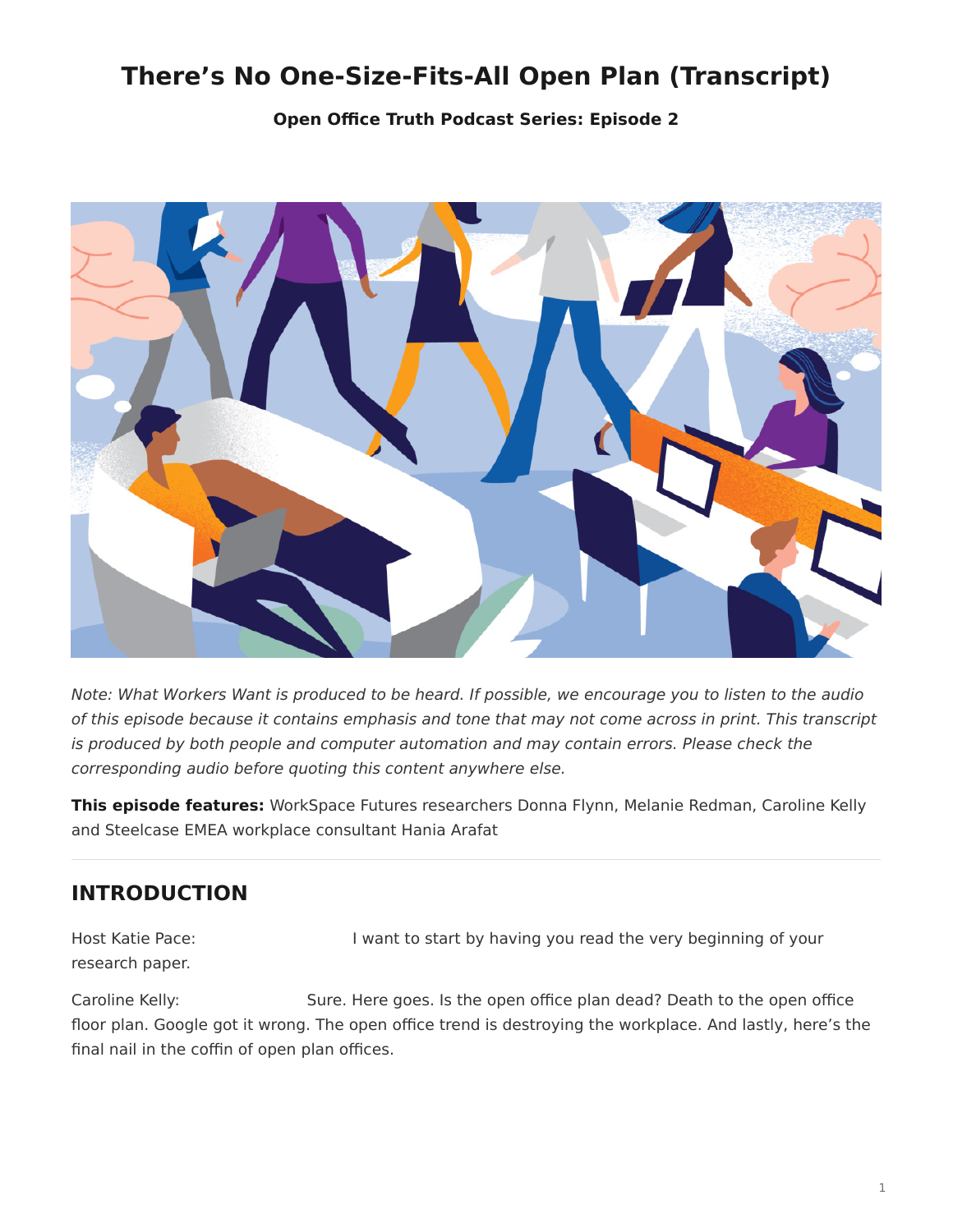Katie: Oh my gosh. Sounds pretty bad. Quite dramatic.

Caroline: It starts with a question, then there's a call to action and a proclamation at the end that, open plan is dead, should be dead. We should put it six feet under. And in my opinion, I don't think that the case is closed.

Katie: Welcome back to What Workers Want, the new 360 realtime, a Steelcase 360 podcast about how the places we work, learn, and heal are changing to help people thrive and ideas flourish at work. I am your host Katie Pace here today with our producer Rebecca Charbauski.

Co-host Rebecca Charbauski: Glad to be back.

Katie: Rebecca's helping me with our most ambitious podcast yet, a five part series on the open office. This is episode two, Open Office Truth. All open office plans are not created equal.

Rebecca: So true. Okay, so if anybody missed the first episode, don't worry, you can start with us right now, but if you want all five episodes, we've put them all in one place in a really easy to use guide at [steelcase.com/openofficetruth.](http://www.steelcase.com/openofficetruth)

Katie: Today we're going to hear about new research on the open plan and while there are lots of studies about the open plan in general, is it good, is it bad, this study actually looks at how do people focus in the open plan, what sort of furniture and other design elements do they need, and then also how are they creative in the open plan?

Rebecca: Spoiler alert, Katie, you're put to the test.

Katie: I am. I was nervous.

Rebecca: We won't tell everybody how you did. Before we get to that, we do want to take time to understand the neuroscience behind privacy. Open offices weren't created with bad intentions. The goals were good. Collaboration, trust, communication and creativity, all things that organizations want, but what are people craving and what's missing? Should we all go back to our cubicles and shut the doors?

Katie:  $I$  don't think that's the answer.

Rebecca: No?

# **THE PRIVACY CRISIS**

Katie: No. But 360 magazine Editor, Chris Congdon sat down with Steelcase Vice President of Workspace Futures, Donna Flynn, and she talked about how our brains work and what it actually is when we say the word privacy.

Chris Congdon: So, Donna, we think about this privacy crisis going on in the workplace, how is that impacting employees?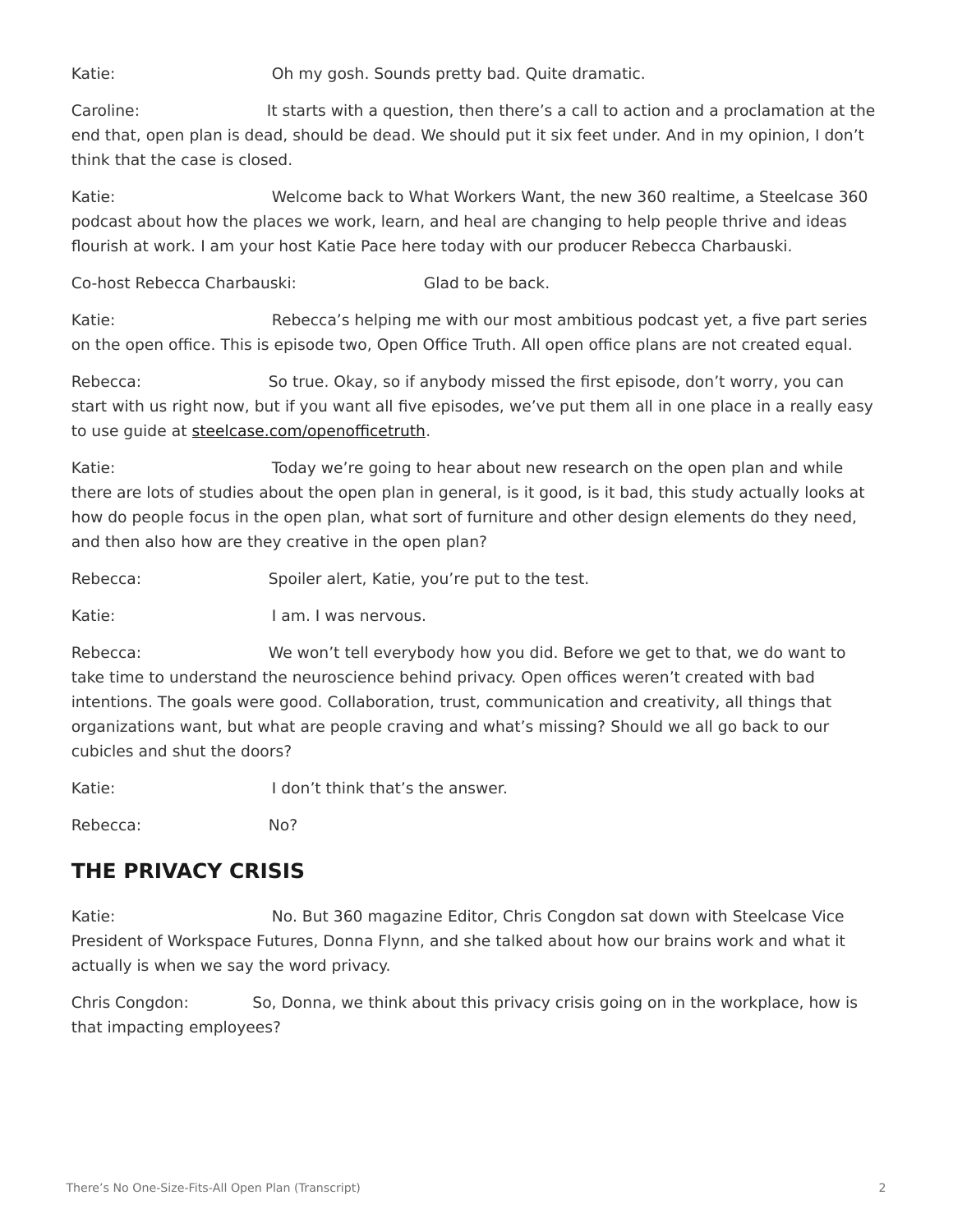Donna Flynn: Well, I think when employees can't find the spaces they need, when they need them, to do the kind of work they need to do, and sometimes that needs to be private spaces, that that can increase their stress. They'll feel distracted. Their level of engagement and productivity is going to go down.

A lot of people believe that if someone's working alone, that they're not being collaborative, but we believe that being alone is a critical element of collaboration. And so instead of privacy hurting collaboration, we think privacy can support collaboration. It gives people the time they need to do some deep thinking, it gives people time they need to do some creative work, or just time to focus on producing something they need to produce. It's also important for people to have time to rest and rejuvenate their mind and body as they're moving across a day.

Chris Congdon: So then why don't we just go back to giving everybody private offices?

Donna: We don't think privacy is about having four walls and a door. We think it's really about control. And there's two key dimensions to privacy that we think about. There's information control, controlling information about yourself and how that's shared with the world, and there's stimulation control, which is controlling incoming stimulations.

It's the combination of these two types of control that is really important to give employees. It's not about going back to private offices, it's really about providing those choices for employees to have in front of them.

Katie: I love how Donna talks about privacy being about control, and not just four walls and a door.

# **FIVE STRATEGIES FOR PRIVACY**

Rebecca: Exactly. I love to work in our work cafe. I'm always out there because I love the buzz. I guess it's a little bit private even though it's not really private. We wanted to learn more about privacy. We talked to Melanie Redman, she's a Senior Design Researcher with Workspace Futures and she works with Donna.

Katie: Melanie talked to Chris about how privacy is very dependent on the situation you're in. She shared with us examples of five strategies people use to achieve privacy.

Melanie Redman: An example would be why somebody would go to a cafe. They do this because they want the energy, the vibe, of the people around them, but they also want to be somewhat invisible. We call this strategic anonymity, because they're choosing to go somewhere where they're not known and so they can control the social stimulations, or interruptions, as we would call them.

Chris Congdon: Are there times where people need to experience privacy when they need to be with another person?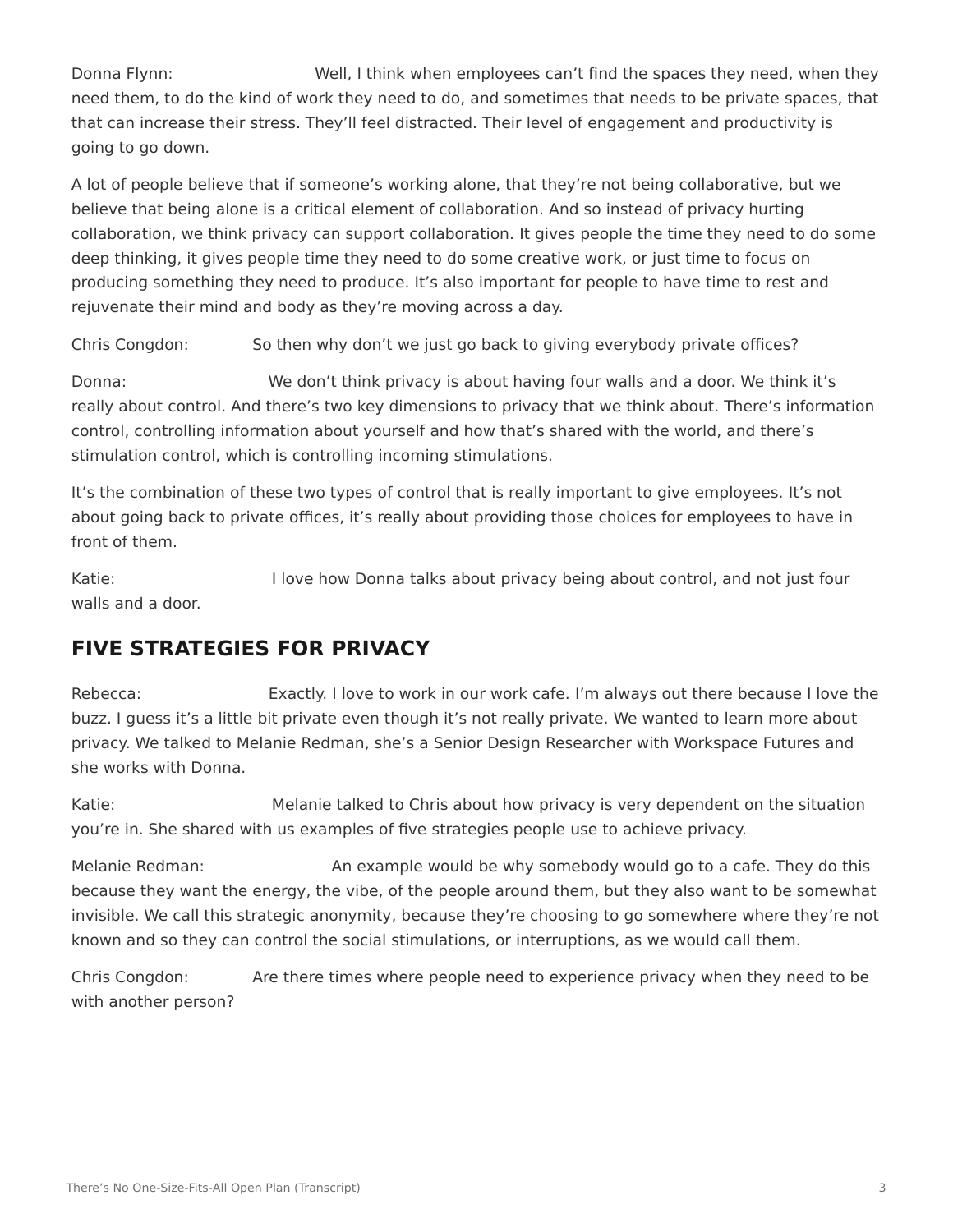Melanie: That's a great question. There are. Anytime somebody wants to engage with another person to share information that they expect to be held confidential, they're seeking a trusted confidence. You could also think of this as social privacy. That's why people need to find a private room when they're having a performance review with their manager, or if they're having an intimate chat with a friend at work about something that happened at home, they don't want everybody else overhearing that.

Chris: That's a good point. One of the ways we hear people talk about privacy today has to do with privacy of their information, what people know about them. Can you talk a little bit about that?

Melanie: Yes. We refer to that as selective exposure, because it's about the choices we make. We think of information in a very broad sense in this case. Information is obviously personal data, but it's also behaviors. We reveal a lot about ourselves by how act, how we speak, what we wear, what we eat. And one of the complaints about open plan has been that people feel they're too exposed. What that means is, they've lost control over the ability to make that choice about what is shared.

Chris: Sometimes I feel like I want to shield myself from other people when I'm trying to get that control. That's a strategy that you saw as well.

Melanie: Definitely is. It's about safety. Safety of your information, safety of your belongings, safety of your thoughts. This plays into the dangers of group think when it comes to collaboration. You want to be able to have your own opinions without being interfered with by other people.

Chris: Did you see people needing to just have time to be alone?

Melanie: Absolutely. We call this purposeful solitude. We differentiate between solitude and isolation. Isolation is a state of mind. Solitude is a choice where you're not looking to disconnect from the group, but you're looking to separate yourself physically from the group. It can be for rejuvenation, it could be for focused work, it can be for any number of reasons.

#### GLOBAL PRIVACY

Katie: So Rebecca, as the title of this episode suggests, not all open office plans are created equal. We wanted to understand how privacy might be considered around the globe, and how it might be different in each country.

Rebecca: Exactly. I reached out to Hania Arafat, she spent six years as a Steelcase Design and Workplace Consultant in Europe and the Middle East. She's based in London, and I asked her what she seen when it comes to how privacy varies by culture.

Hania Arafat: Well, I've seen a lot of cultural implications of a country or region manifested into their designs and layouts of the office. But if you take a country where hierarchy's important, such as Russia, China, or even Saudi Arabia, the higher you are up in the corporate ladder, the more privacy you're receiving as an individual.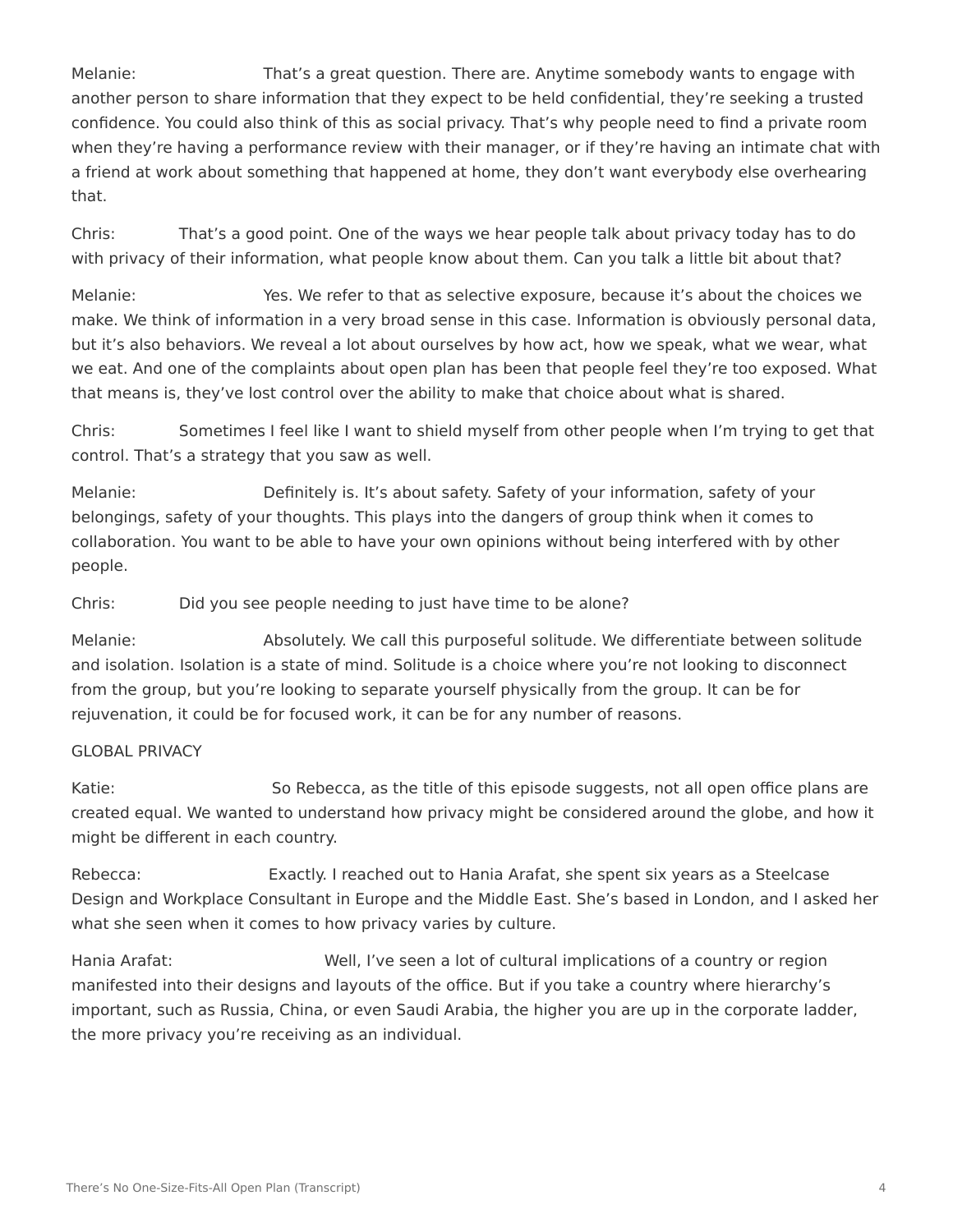Therefore, you have less need for alternative areas to seek privacy in the workplace, which is why they might have a little bit less of them.

But on the other hand, if you have a more network oriented culture, such as the UK or the US, leaders are encouraged to share their spaces and evidently compared to others, they have less privacy, but they have more options to work from.

Rebecca: Hania, do you have any real world comparisons you can share with us?

Hania: Well, last year we were working on a project with an IT company from Saudi Arabia. They visited our Learning and Innovation center in Munich, and we're absolutely amazed by how an IT team could be part of this shared network.

They asked for a similar experience for their own space and before beginning to design their future work environment, we wanted to better understand how they currently work, how they currently seek privacy, where they seek it, and how they would prefer to seek it in the future.

We designed a series of settings for them to cater to their direct needs. When it came time to install, the Head of Security for this IT company was a little bit concerned, because Saudi Arabia has a culture of monitoring the work environment, so it's very common to have cameras within the common areas, but also within the entire office. This meant that he had to place more cameras distributed around the floor plan in order to see inside of all these smaller private enclaves that we had offered.

When you compare this to a country such as Germany, where it's actually not socially accepted to have securities in the work environment, he was quite surprised to hear that, because they're based on a culture of trust that they don't include cameras within their space.

So when we think about privacy around the world, I think it's important to consider not only the culture and the country's culture that you are incorporating the elements of privacy into your designs, but also the corporate culture of that organization, then an individual's preference.

Since you could never solve for all, I think the key is really to design a diverse workplace that is catering to multiple needs.

# **NEW RESEARCH ON ELEMENTS TO HELP PEOPLE FOCUS**

Rebecca: There's all these different kinds of privacy and that's a really good baseline, Katie, as we jump into your conversation with Caroline and that test we've been waiting for.

Katie: Caroline works with Melanie and Donna. She leads a team here at Steelcase and in Workspace Futures Department, and she's publishing brand new research with the Center for Healthy Minds at the University of Wisconsin on how design elements can impact focus and collaboration in the open plan. Caroline, welcome to What Workers Want.

Caroline Kelly: Well, thank you. I'm very glad to be here.

Katie: **I** want to start by having you read the very beginning of your research paper.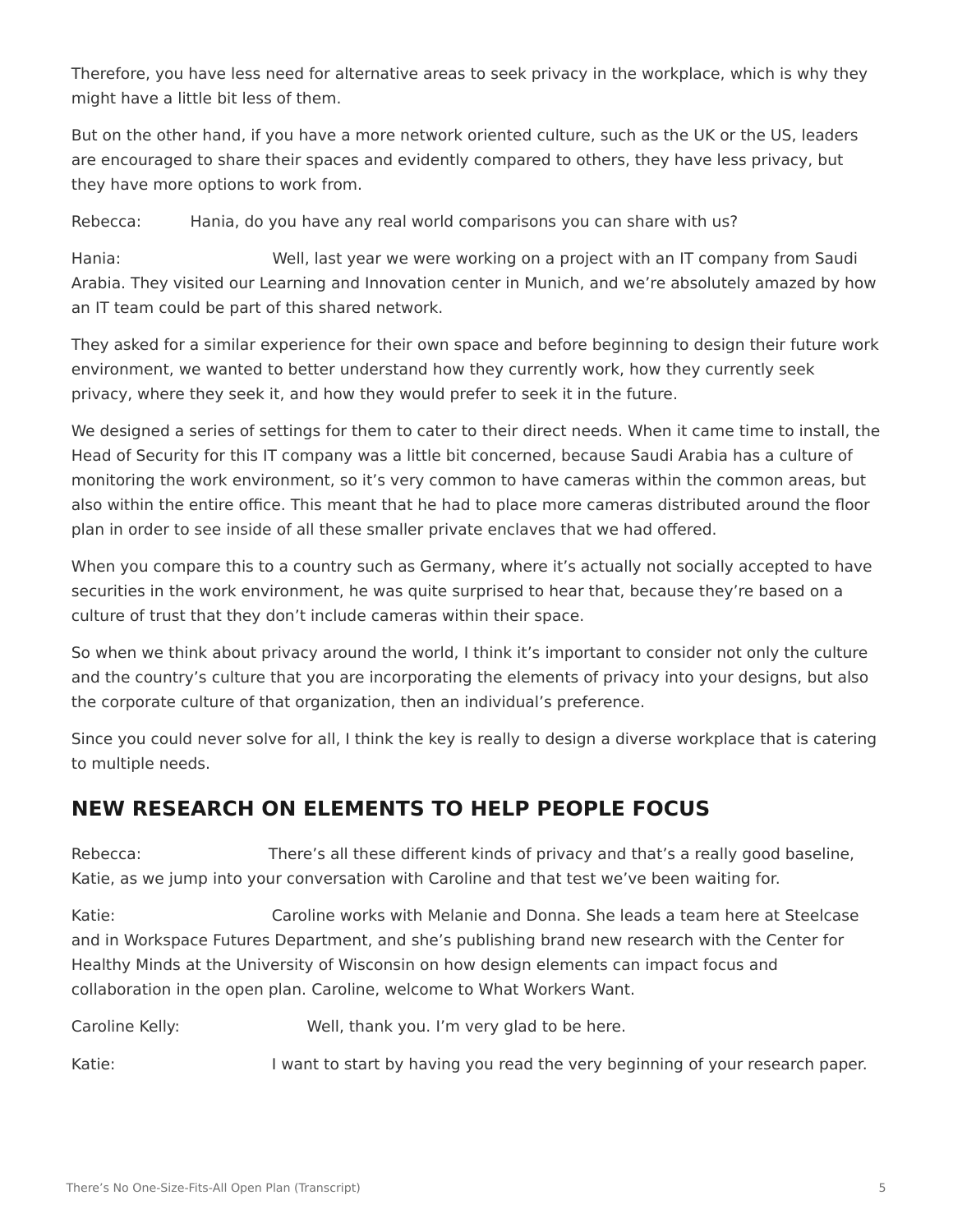Caroline: Sure. Here it goes. Is the open office plan dead? Death to the open office floor plan. Google got it wrong. The open office trend is destroying the workplace. And lastly, here's the final nail in the coffin of open plan offices.

Katie: Oh my gosh. It sounds pretty bad. Quite dramatic.

Caroline: It starts with a question, then there's a call to action, and a proclamation at the end that, open plan is dead, should be dead, we should put it six feet under. In my opinion, I don't think that the case is closed.

We've done some research around this because we thought it was such an important topic. 60 to 70% of offices in North America have open plan as part of their design strategy.

Katie: It's the thing.

Caroline: It's the thing.

Katie: Well you go on to share more studies done on the open office and as we've been talking about on this podcast, some people say it helps, some people say it stresses them out, some people say it's like being trapped in a coffin. It's very dramatic. But very few of these studies actually shed light on what kinds of things are helping people in the open plan. Tell us what it is that you set out to study.

Caroline: Sure. Yeah. When we look at the literature, there are lots of claims as to its benefits and like you said, helping collaboration, or there's evidence that it can help with cultural transformation and removing hierarchy, let's say, in an organization.

But as we read through all these studies, some of which were very negative as well, saying it increased sick days and there was a high level of distraction, and people just generally hate it, it doesn't say anything really about the way these spaces are designed. It's dealing with the open plan and as this abstract monolithic idea of-

Katie: **Everything** is open.

Caroline: Yeah. A big giant room with a bunch of desks in a row, and we just know that that's not the case. So we said, well, let's pick this apart a little bit and let's think about the different design strategies people use in the open plan and the different types of furniture settings that are typical there and see if there's any difference in terms of the types of work activities people do in each of these settings, and if one helps more than another.

We were interested in particular in a setting, it's actually a product called Brody, and we think of it as an individual work environment where it's a seat that's in a semi reclined lounge position. It's got an integrated work surface, power, and it's most importantly, I think, has a shield around it. So you have privacy on maybe two thirds of the space around you. And the nice thing about this is it's small. It's a piece of furniture. It can be easily moved. It's not making the commitment to having walls being built or dividing up the space, which is the point of the open plan, to have that flexibility.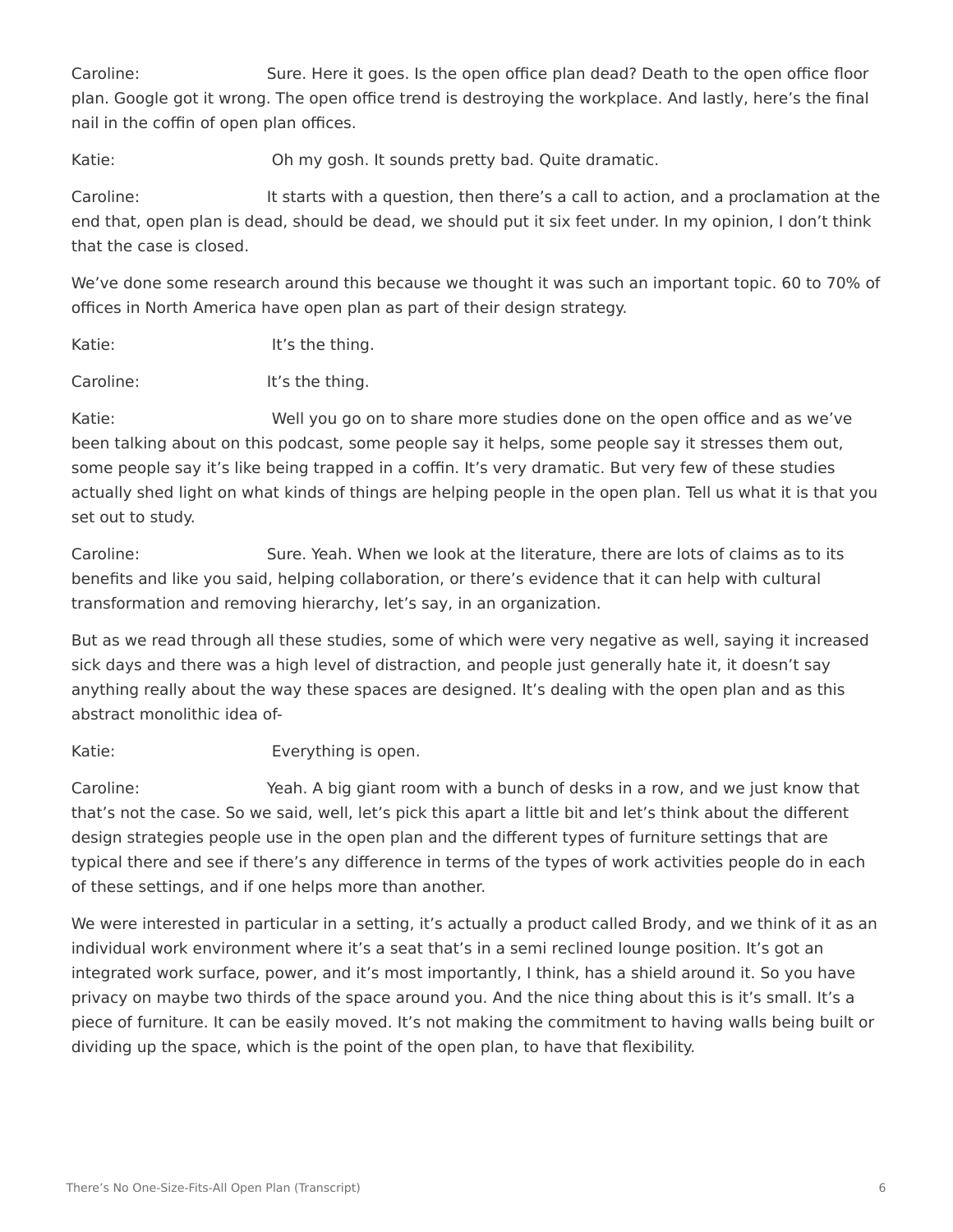So we said, hey, how do people work at the bench? How do people work in these individual work environments? And are there particular tasks that we do as part of our everyday work that are better at one than the other?

Katie: How'd you do that? Did you go to everybody's work spaces or did you set up a model workstation? How did you do this?

Caroline: This was not an observational study. This was an experiment. We randomized and controlled how we dealt with the variables. Imagine we took a large work area here at Steelcase that was not being occupied by other office workers, we did need a laboratory environment, and we outfitted it with a few Brodys, a bench application, some other individual desks, and then we recruited participants to come in and do experimental tasks that are used in neuroscience and psychology to measure different types of cognitive function.

I didn't just make this up myself, unfortunately. I had partnership with the Center for Healthy Minds at the University of Wisconsin, and was advised by Dr. Elena Patsenko on the study design.

As we talked about what we know from our more of our qualitative research that people really, we know, are craving focus and they want lack of distractions around them, she suggested a particular study task that's called the SART. That's it's abbreviation. It's the Sustained Attention Response Task. It's an exercise that people do that help us determine whether or not they're paying attention.

We had people do this both at Brody and at the bench, because we wanted to see within the same person if there's any difference. What this task does is asks you to be at a computer and a series of single digits will flash upon a screen one at a time for just a few seconds, zero through nine. Every time the number three shows up, you do nothing but every other number, zero, one, two, four, five, et cetera, you press the space bar,

This is a go or no go task. It's seeing if you can withhold a response, which requires a lot of focus, because when you start to not pay attention, you get in this automatic mode and you're just going tap, tap, tap, tap, tap, tap, tap on the space bar. And so by measuring how many errors they make when they press the space bar for number three, when they shouldn't have, and how long it takes them to actually press the space bar, we can tell whether or not they're paying attention.

Katie: That sounds hard.

Caroline: It is. Well, someone else figured this out. This is a well validated instrument that it gets used in many, many different scenarios where this cognitive function is in question. What's interesting about this is, slower is better.

Katie: Really?

Caroline: Yeah. What we saw was at the bench, people were getting into that automatic mode. They were just going tap, tap, tap, tap, tap, and they had faster response times. Whereas at Brody, people were able to make fewer errors and have a longer response time.

Katie: They were being more thoughtful about it.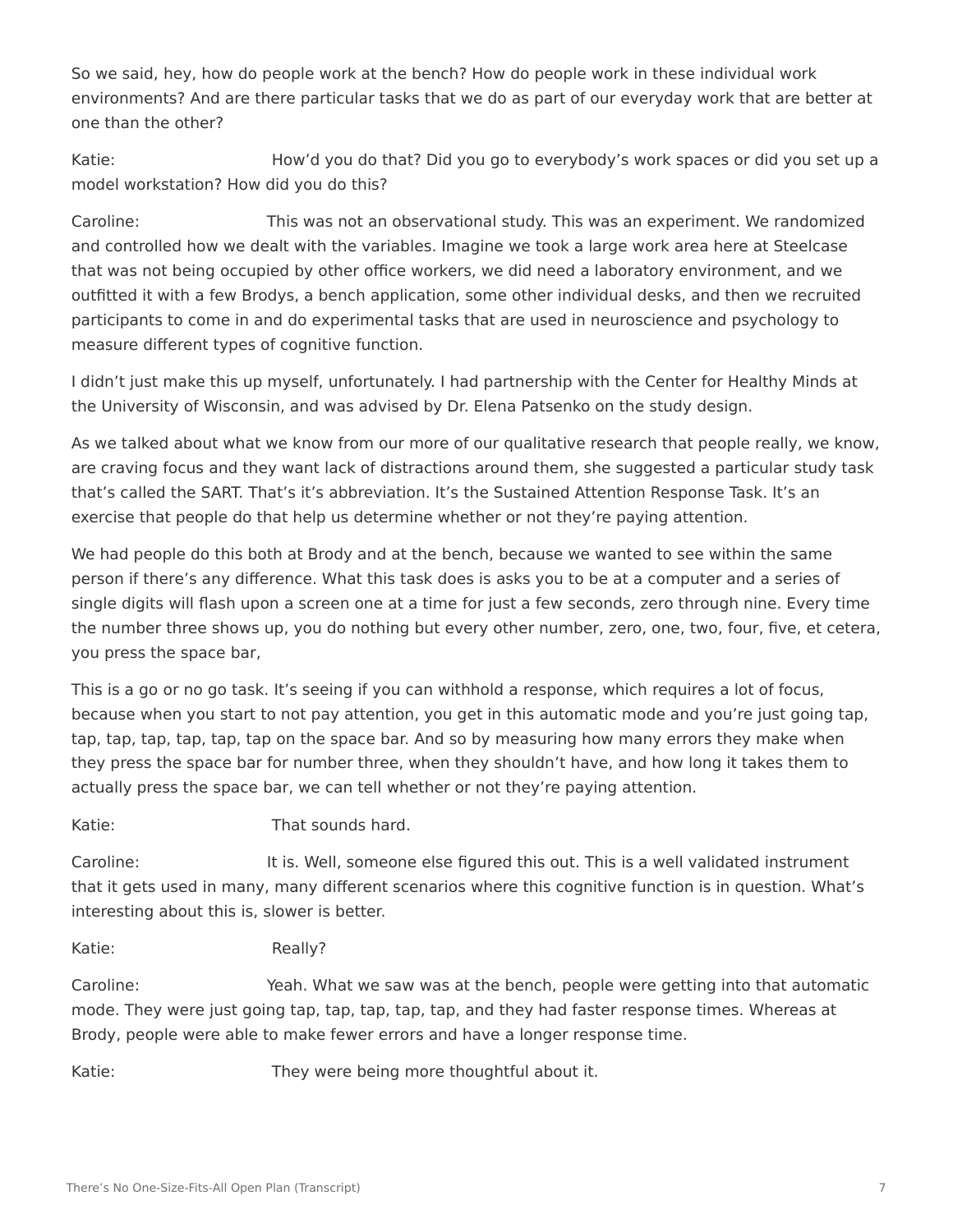Caroline: Being more thoughtful about it, having more focus, and really paying attention.

Katie: **What does that teach you? What are your results?** What do we take from that?

Caroline: Sure. Well, I think it's a few things. I think we know that when there's a lot of activity around you, you're expending a lot of cognitive resources to manage all of that. If you're trying to focus on your work and there are people walking past you and then maybe there's noise, maybe there's motion, other things, other stimuli, that's going to make your brain tired.

Katie: It's really tiring. [crosstalk 00:18:04].

Caroline: We also know that when you're out in your workplace, there are social norms that we are all trying to live up to at work. You might be self-monitoring saying like, how is my posture? Am I making a weird face while I work? All of these things that are more about your appearance, if you will, as you're performing your work.

We surmise that these different issues are what are taxing people more cognitively and making it harder for them to focus. But it's not all bad news for the bench. What's really interesting is that there are occasions where actually having a little bit less ability to sustain your attention is good. There's research that shows that it's good for more divergent thinking, for more creativity.

So, we did another task, which is a remote associates task and we're actually, I'm going to do a little game with you. It's fun, I think.

Katie: I'm a little scared.

Caroline: I'm also a nerd. Is you're going to be presented with three words and you have to figure out what the fourth word is that completes that triplet. That makes sense. Okay?

Katie: Okay. Caroline: We'll start with cottage, blue, and Swiss.

Katie: Cheese?

Caroline: Cheese. Yes. Right. Cottage cheese, blue cheese, Swiss cheese. It's examples like that. There's a set of these triplets that have been used in studies before and it helps determine whether people are able to have this creative problem solving. We also did the remote associates task in both settings, again, the same people do the same tasks in both applications. And we found that at the bench actually people did better with the remote associates.

Katie: Really?

Caroline: Yes. They got more correct. There is a time limit. You get 10 seconds per triplet. Either you get it right, or you get it wrong, or you just run out of time and you move on. I think that that's also an interesting-

Katie: What does that tell us?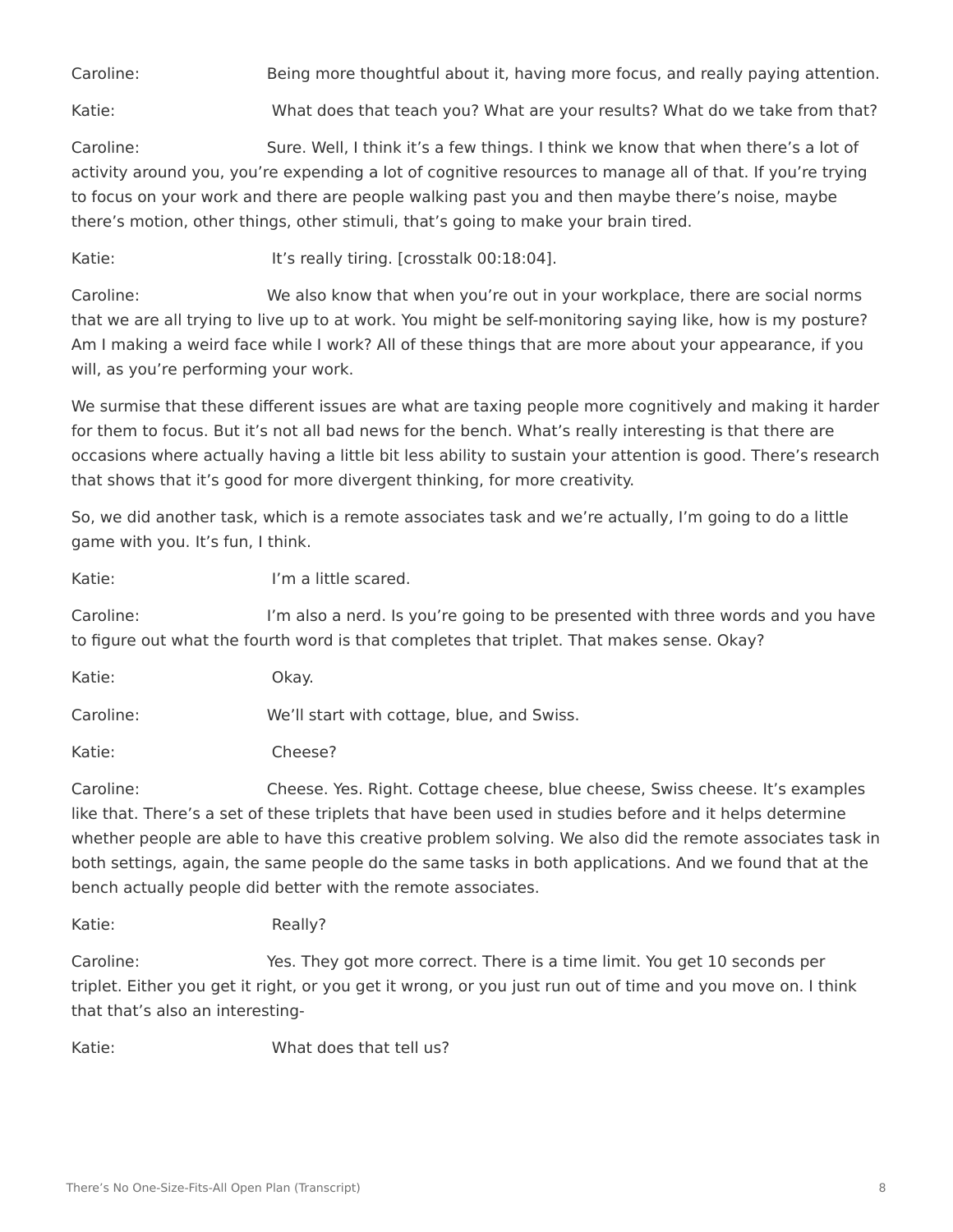Caroline: I think it tells us a little bit that being together, having stimuli around us can be inspirational. It can help you-

Katie: I'm connecting these dots.

Caroline: Connecting. Yeah. I could've given you one of the really hard ones [crosstalk 00:20:19] start with the easy [crosstalk 00:20:20].

Katie: Chav, good. Because I got nervous there.

Caroline: There's other research also that shows that having wide open vistas, long views, and high ceilings helps with creativity. When we're in these more open spaces and we're not enclosed by say the screens that are surrounding a Brody for example, that that kind of work might be well suited for that. Sometimes a little less attention might be just what you need.

Katie: Yeah. So, talk a little bit about why you think this research is important and how it can add to the open office conversation and these really startling headlines.

Caroline: Yeah. In a lot of the research there just isn't really even a description of the settings that they studied, much less a photograph. In our study we have everything well described and we have images of how we set up the room, to really be mindful about the fact that all open plans are not created equal.

A lot of it, we know that having a range of applications is important, but in order to make those useful, you also have to give employees choice and control. If you assign someone to a bench and that's all they have, even though maybe you have… That's all they have operationally, even though there might be other types of spaces around. If they feel like they can't get up and move when they need to do that focus work, you're going to get disgruntled employees.

We have other research that shows that choice and control correlates with engagement. You start thinking about enabling that choice and control to both support particular work modes and to increase engagement, and you're really starting to get at the root issues of organizations that they really are trying to solve for. I think it's promising.

Katie: What's your advice to organizations that either have an open office plan, are going to an open office plan? How do you look at that? What's your advice in terms of how you should do this successfully?

Caroline: I think engaging with the employees is critical. While we did this experimental study to determine the difference between these applications, really you need to consider the work processes, the organizational culture. Maybe some people really are doing more focused work all day long and so a higher level of shielding might be appropriate. For teams that are maybe more mobile or doing more collaborative creative tasks all day that you might need to swing more to the other side.

But I think it's a combination of understanding what is supportive of what types of work and then what do your people really need is always going to give you the best opportunity, I think, to have a successful workplace.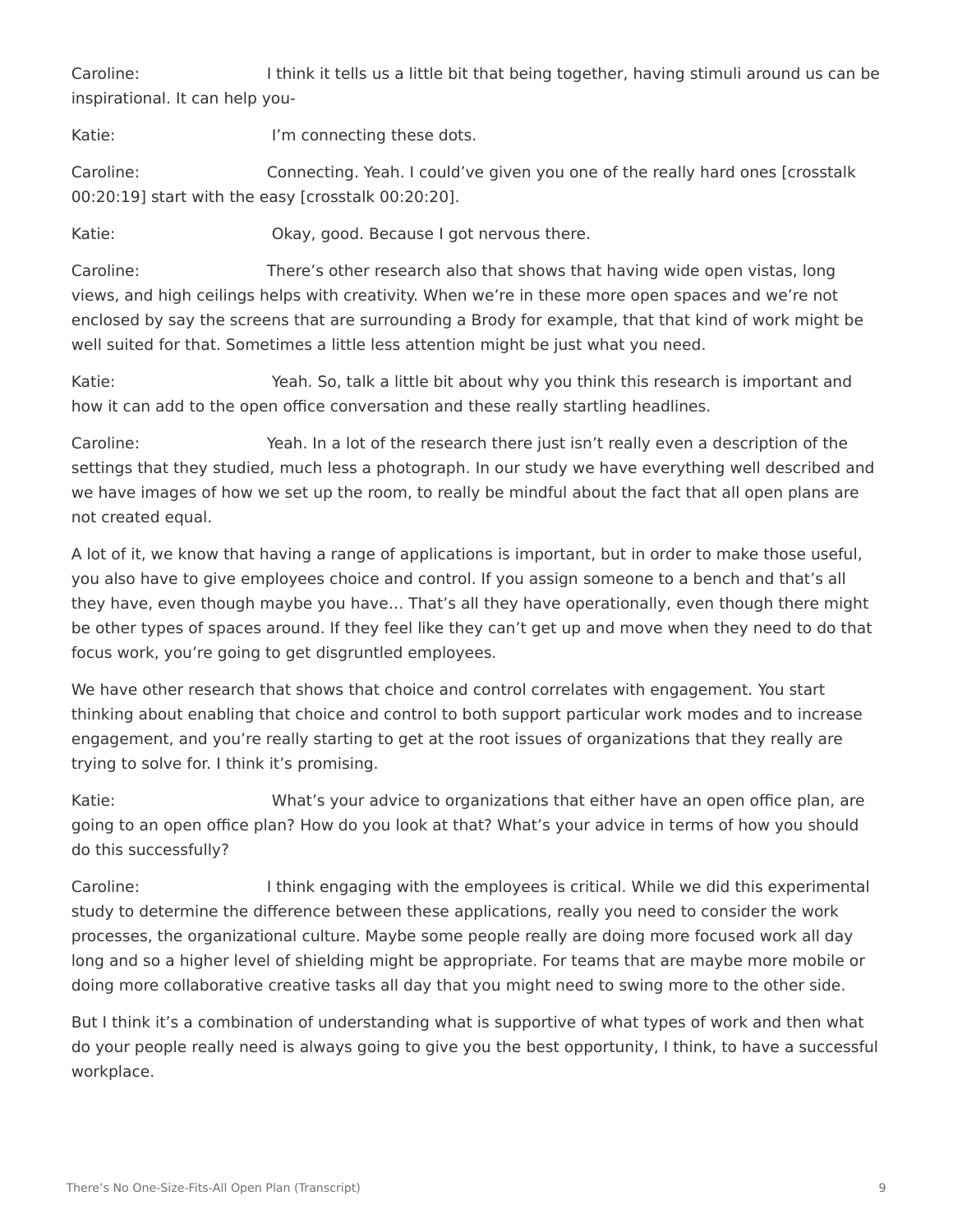| Katie:    | Caroline, this is really interesting.       |
|-----------|---------------------------------------------|
| Caroline: | Thanks.                                     |
| Katie:    | Thank you so much for sharing this with us. |

### **CONCLUSION**

Rebecca: Caroline's work is really interesting, and really good job with that test, Katie. Katie: Thank you. I'm so glad I didn't fail. I was really nervous.

Rebecca: When they were doing these controlled experiments. They actually looped ambient noise in. So it really sounded like the open office. She controlled for all of these variables to help us understand what is it that helps us get our work done.

Katie: When you think about it, when you're really trying to focus on something, for me, I can't sit in a cafe or a buzzy environment, I really need to block everything out and focus on whatever it is I'm writing, or doing, or trying to achieve. Because that's a lot of mental energy.

At the same time though, there's things that we have to do that are really creative or when we're trying to think of a new idea or come up with a new concept and you want the buzzy environment, you want to be around more people and ideas, and see things in the corner of your eye.

Rebecca: Yeah. Sometimes I'll just get up and walk around, because honestly getting a different perspective gives me a different idea. If I sit there and I'm stuck on a problem, I just need a different vision or view, and sometimes bouncing it off people really helps me get past that block.

Katie: Yeah. But then you need people. You need to be in an open environment. It's great. Where I sit in Chicago too, in the bench, people come from all over the world to visit our Chicago space and I'll see people from all over the country, or all over the world, that I haven't seen in a long time. They'll come up and they'll say, "Hey, how you doing? How's it going?" Or "I heard your podcast." I love that, but I can't be in a time or on a task where I really have to focus.

Rebecca: Yeah, exactly. We want to thank everyone who helped us with this episode, including Chris Congdon, Donna Flynn, Melanie Redmond, Caroline Kelly and Hania Arafat.

Katie: Katie: And Rebecca, thanks to you as well.

Rebecca: Of course.

Katie: As a reminder, please subscribe to What Workers Want to get the entire open office series. And for more information on anything we talked about today, or to listen to upcoming episodes, make sure you visit [steelcase.com/openofficetruth.](http://www.steelcase.com/openofficetruth)

Rebecca: Plus, in our next episode, we're going to talk about one of the hottest trends in office design right now, the pod.